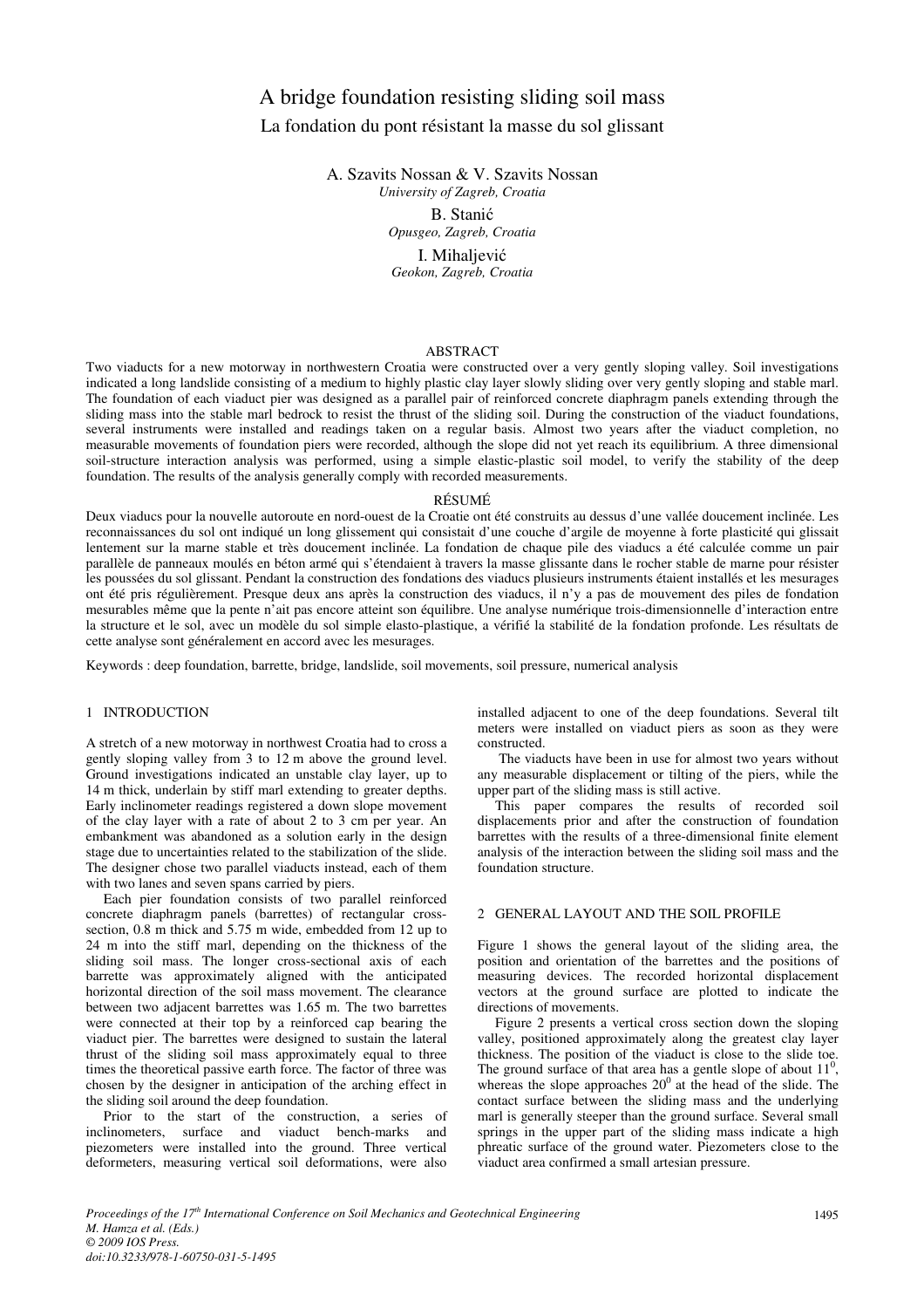1496 *A. Szavits Nossan et al. / A Bridge Foundation Resisting Sliding Soil Mass* 



Figure 1. Viaducts, pier foundations, contours of the landslide, positions of inclinometers (IK), deformeters + inklinometers (DIK). piezometers (P) and total horizontal displacement vectors at ground surface measured by inklinometers up to February 2009

Ground investigations in the area generally indicate a clay layer (under the top soil) of medium to high plasticity and medium to firm stiffness (consistency index varied between 0.83 and 1.25, unconfined compressive strength mostly between 115 and 280 kPa but occasionally as low as 30 kPa, and SPT *N* values between 5 and 24, whereas the minimum measured effective friction angle was  $18<sup>0</sup>$  and the effective cohesion 6 kPa). This layer reaches a depth from 4 to 15 m from the ground surface. A softer and more permeable transition layer, up to 1 m thick, was detected under the clay layer. No undisturbed samples could be recovered from this layer. It consists of clayey gravel, crushed sandstone and crushed siltstone. It is underlain by a deep layer of hard marl with the unconfined compression strength between 4 and 9 MPa.

Figure 3 shows Atterberg limits, natural water content and unconfined strength data from soil samples taken from a 28 m deep borehole adjacent to pier S3. These data are more or less typical for the whole sliding area.

#### 3 MEASUREMENTS OF THE SLOPE MOVEMENT

Slope movements were measured form the beginning of the construction at the site and were continued up to the present, almost two years after the completion of the structure. The general history of the movements may be followed in Figure 4. This figure presents the down slope horizontal displacement time history of the ground surface measured by several inclinometers in the vicinity of pier S3: IK-1 on the down slope side, IK-4 and IK-7 on the upslope side. The following may be observed from Figure 4:

- The horizontal displacement rate in the down slope direction was about 15 to 20 mm/year during construction activities;
- After the completion of the structure, the displacement rates remained generally unaltered or even slightly increased for another six months;
- After the six month period upon the completion of the structure, the displacement rates slow down to about 7 mm/year on the upslope side, and to 1 mm/year on the down slope side, indicating a much more pronounced slow down of displacement rates on the down slope side than on the upslope side.

It all implies that the main driving force of the sliding mass originated in the upper slope region, and that deep viaduct foundations gradually balanced its magnitude. Tilt meters, installed on viaduct piers did not indicate any rotation up to the present time.



Figure 2. Cross-section down the middle of the sliding mass (shown as dash-dot line in Figure 1) with pier S3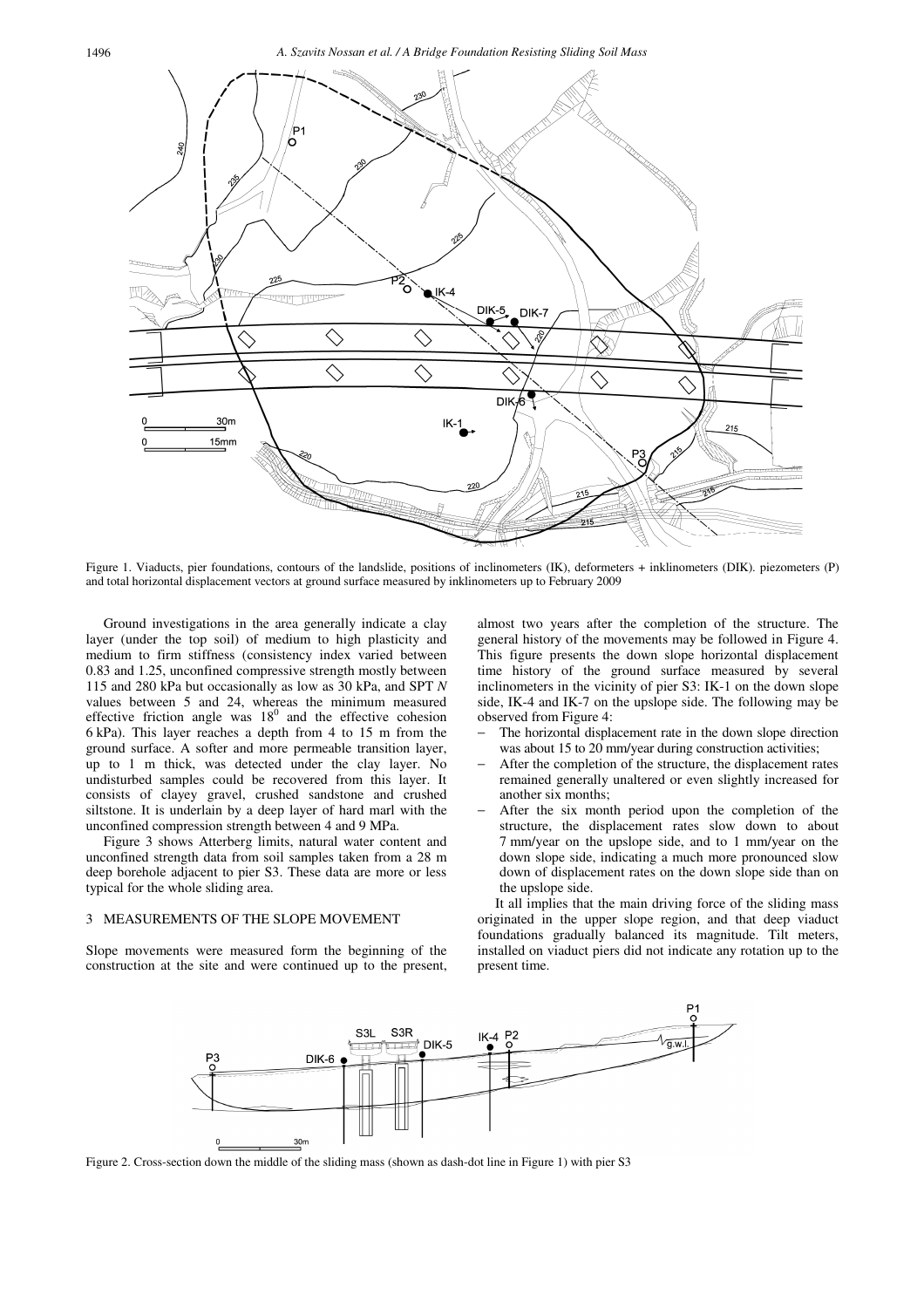

Figure 3. Atterberg limits, natural water content, unconfined compression strength and dry density measured from samples adjacent to the deep foundation

 Figure 5 shows horizontal displacements down the slope for several inclinometers and vertical displacements along vertical lines measured by two sliding deformeters (Kovári & Amstad 1982) in front of the deep foundation. Inclinometer measurements indicate the depth of the sliding mass, while deformeter measurements indicate the bulging of the sliding body in front of the deep foundation.

# 4 THE ANALYSIS

A three dimensional finite element analysis of the soil structure interaction for the sliding mass, firm base and the deep foundation of pier S3 was conducted. The principal aim of the analysis was to verify the stability of the deep foundation under the earth pressure from the sliding soil mass. The complex geometry of the slide and the foundation were simplified, as shown in Figure 6. The width of the sliding mass of 25 m corresponds to the projected length of the viaduct span onto the anticipated direction of sliding. A thin inclined soft soil layer, separating the upper clay sliding mass from the stiff and firm marl base was included in the model. The phreatic surface was at the ground surface.

The modelled slice of the sliding soil mass without the embedded foundation was first brought to plastic equilibrium by phi-c reduction procedure to model the sliding conditions with the factor of safety of one (Brinkgreve & Swolfs 2007). The resulting material parameters for the simple elastic-plastic "Mohr-Coulomb" soil model used in the subsequent analyses are shown in Table 1.



Figure 4. Time history of horizontal displacements of the ground surface as measured and interpreted by inclinometer measurements: inclinometer IK-4 (1), IK-1 (2) and DIK-7 (3); (4): barrettes construction period



Figure 5. Horizontal displacements vs. depth below ground surface: inclinometers IK-5 (1) and DIK-7 (2) from Aug 2007 to Feb 2009, IK-4 (3) from Mar 2006 to May 2007 and IK-4 (4) from Mar 2006 to Feb 2009; vertical displacements along deformeter axis: DIK-5 (5) and DIK-7 (6) from Aug 2007 to Feb 2009.

Table 1. Soil parameters after the first phi-c reduction

| Parameter                       | Unit       | Clay layer | Soft layer | Stiff marl |
|---------------------------------|------------|------------|------------|------------|
| Density                         | $Mg/m^3$   | 1.85       | 1.85       | 2.0        |
| Effective cohesion <sup>®</sup> | kPa        | 0.93       | 0.93       | 18.7       |
| Effective friction*             | degree     | 15         | 11.8       | 28.35      |
| Young's modulus                 | <b>MPa</b> | 10         |            | 120        |
| Poisson's ratio                 |            | 03         | 0.3        | 0.25       |

( \* ) reduced by phi-c reduction analysis to comply with the factor of safety of one for the slope without the embedded foundation

The next analysis included embedded elastic barrettes and design loads from the viaduct. The individual barrettes were modelled as solid elastic pile elements of rectangular cross sections. The last analysis was a second phi-c reduction procedure. This analysis should correspond to the design situation with maximum possible thrust of the soil mass on the deep foundation.

The top part of Figure 7 shows the original finite element mesh in the vertical plane along the analysed slope. The middle part of Figure 7 shows the deformed mesh after the first phi-c reduction, which corresponds to plastic equilibrium of the sliding mass prior to foundation embedment. The sliding of the upper clay layer and the bulging of the sliding mass at the toe of the slope are apparent. The bottom part of Figure 7 shows the results of the second phi-c reduction analysis, which corresponds to sliding resisted by embedded barrettes. The bulging of the sliding soil upslope of the barrettes is now apparent. It is compatible with extension deformations measured by sliding deformeters.

Figure 8 shows the development of horizontal displacements of the top of two adjacent barrettes vs. phi-c reduction factor during the iteration process of this analysis. The plastic equilibrium is reached with an increase of the factor of safety (phi-c reduction factor) of only 4.5 %. Such a small increase of the factor of safety of the sliding soil mass might explain the very gradual and slow decrease of the rate of soil movement measured by inclinometers. Nevertheless, this analysis should provide the maximum lateral soil thrust on the foundation barrettes against which they should be designed. The corresponding bending moments in foundation barrettes calculated for this design situation are shown in Figure 9.